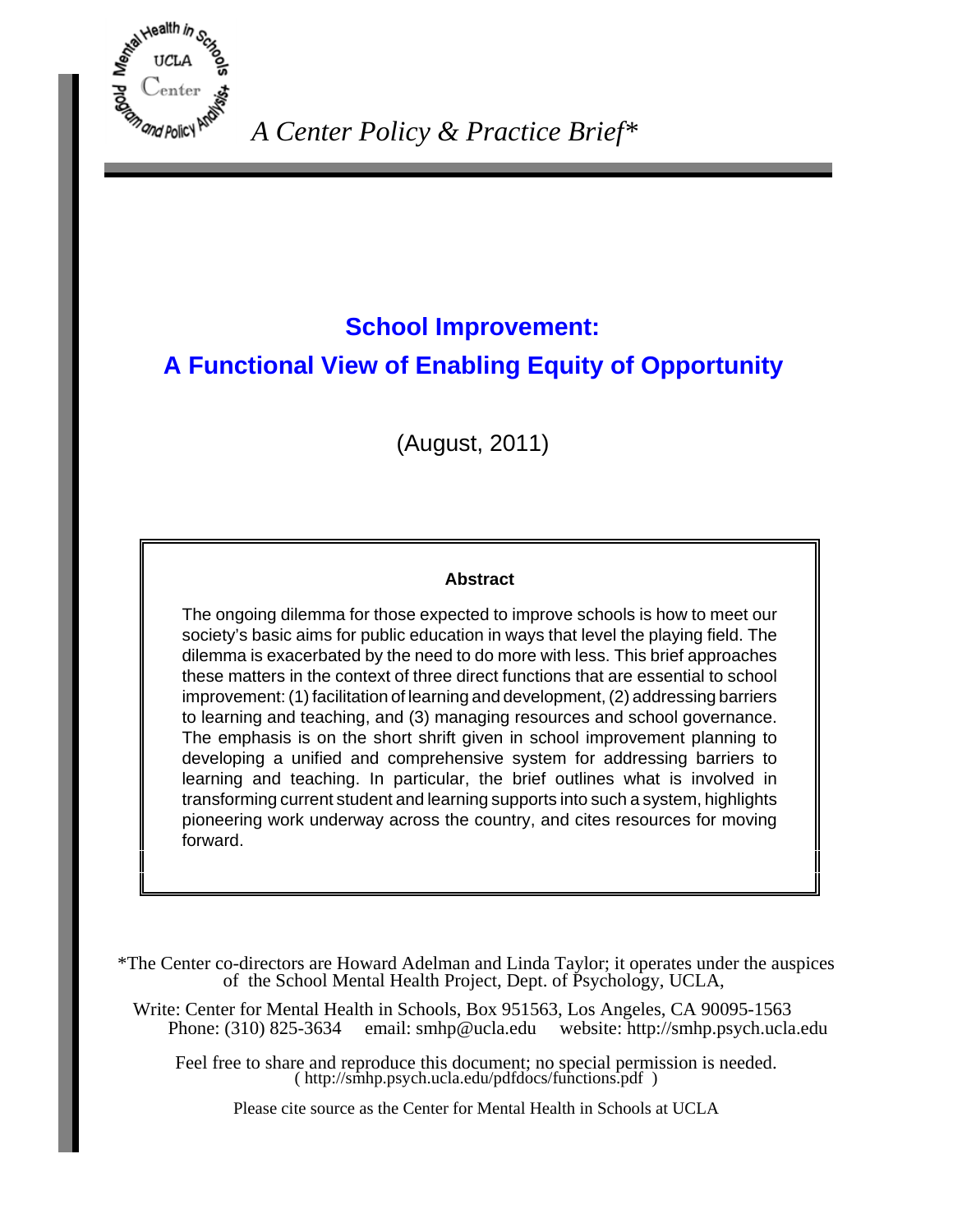# **School Improvement: A Functional View of Enabling Equity of Opportunity**

**From a society's perspective, public schools are established and education is made compulsory to meet basic societal needs. In particular, schools provide ways for a society to (1) participate more directly in the sociali** compulsory to meet basic societal needs. In particular, schools provide ways for a society to (1) participate more directly in the socialization of the young, (2) promote economic viability, and (3) preserve the prevailing political system. From a human and civil rights perspective, public schools are seen as a way to "level the playing field" by playing a role in enabling equity of opportunity at school and for future life.

Aspects of both perspectives are reflected in vision and mission statements formulated for schools. Not evident from such abstract, idealized statements, however, are the competing ideologies and political and economic forces that shape school improvement planning and what transpires in classrooms.

As debates rage about the appropriate agenda and standards for public schools and about how best to achieve desired outcomes, the ongoing dilemma for those expected to improve schools is how to meet society's basic aims in ways that enable equity of opportunity, not just in some but in all schools. And, the dilemma is exacerbated by the need to accomplish these complex outcomes with limited and often dwindling personnel and other resources.

**Working on the Dilemma Requires a Strong Public Education System** We take as given that a strong public education system must be preserved and that many schools need improvement. Common sense suggests that the foundation upon which good schools are built involves recruiting and retaining the best and the brightest personnel (e.g., teachers, administrators, and staff who provide student and learning supports). In most enterprises, recruitment and retention of a critical mass of the best and the brightest requires salaries that are competitive with other professional careers, strong initial preparation, and work conditions that ensure ever increasing effectiveness and opportunities for growth and advancement. Unfortunately, as is widely acknowledged, the majority of schools are not yet able to recruit and retain enough high quality personnel. Despite this, basic functions can and must be improved. Effective schools are best understood in transactional terms. That is, effectiveness is a function of the fit between what the staff and other stakeholders bring to the situation and the situational factors that must be addressed. For example, a teacher brings a set of assimilated knowledge, skills, and attitudes, a current state of being (demographic status; immediate physiological, cognitive, and emotional states), and available institutional resources. The situation presents a host of demands and stressors which differ in terms of contextual factors such as locale, level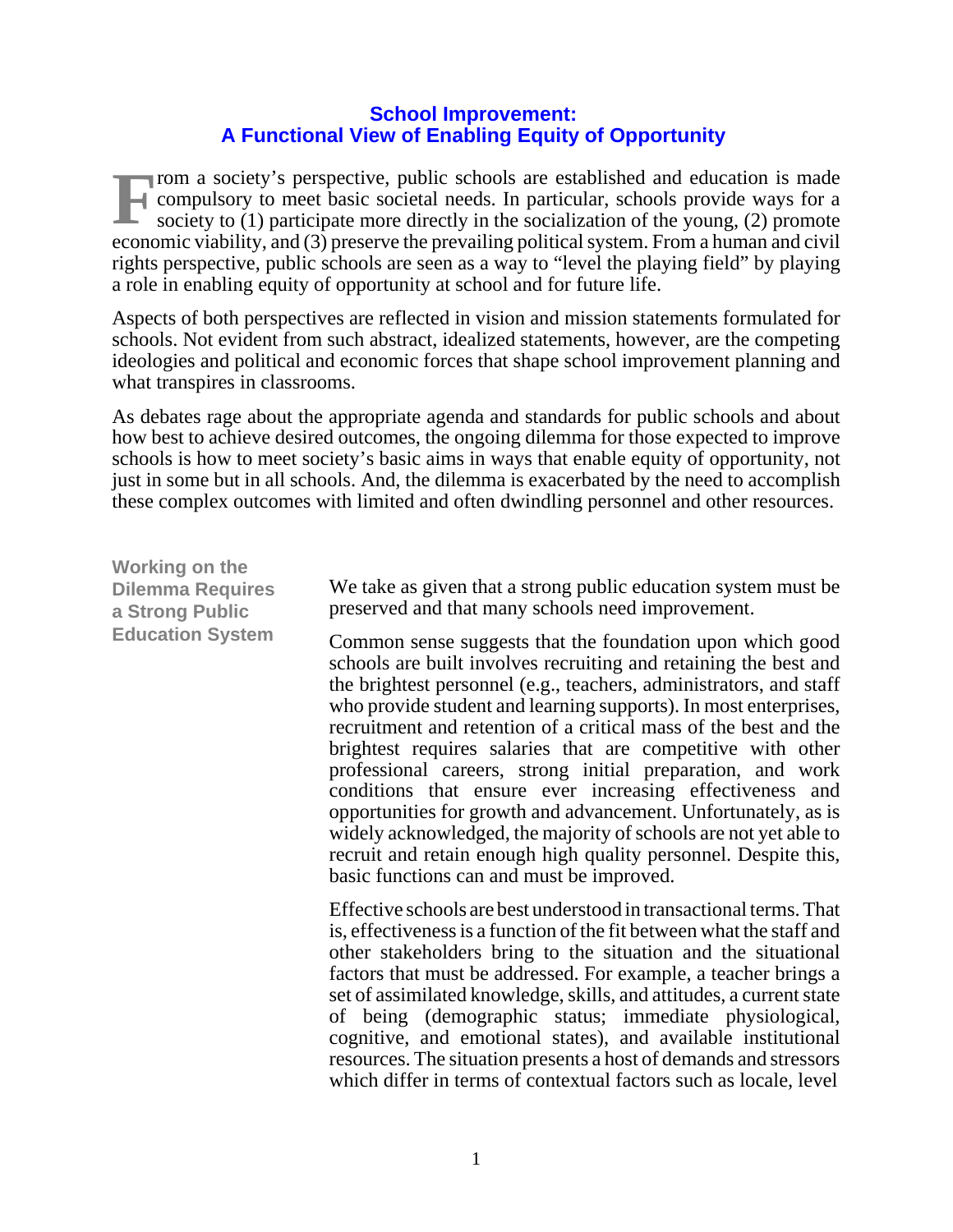of schooling, and student readiness. Of course, there are considerable variations among schools and in classrooms with respect to the number of students who show up motivationally ready and able to pursue what a teacher has planned to teach on a given day. And, there are wide resource disparities among schools due to differences in family income and support for school learning. At any given juncture, the situational demands and stressors may or may not be a good fit with what the teacher, school, and home can mobilize effectively.

All this complicates meeting society's needs and enabling equity of opportunity.

**Improvement** Current policy and plans for turning around, transforming, and continuously improving schools are too limited because they focus mainly on improving instruction and how schools manage resources. Although there are a variety of student support programs and services, they are marginalized in policy and practice and pursued in piecemeal and fragmented ways. Throughout many years of school reform, little or no attention has been paid to rethinking these student and learning supports. This state of affairs works against ensuring all students have an equal opportunity to succeed at school.

**Essential Functions**

**of School**

Policy for improving schools needs to shift from a two- to a three- component functional framework. The third component provides a unifying concept and umbrella under which all resources currently expended for student and learning supports are woven together. Properly conceived, the component provides a blueprint and roadmap for transforming the many pieces into a comprehensive and cohesive system at all levels.

From this perspective, then, there are three direct and overlapping functions that are essential to school improvement. As diagramed on the following page, these are:

- (1) *facilitation of learning and development* (i.e., the component focused on instruction and curriculum)
- (2) *addressing barriers to learning and teaching* (i.e., the component focused on enabling learning by addressing barriers to learning and teaching and reengaging disconnected students -- sometimes called the Enabling Component, sometimes designated as the Learning Supports Component)
- (3) *managing resources and school governance* (i.e., the component focused on management and governance).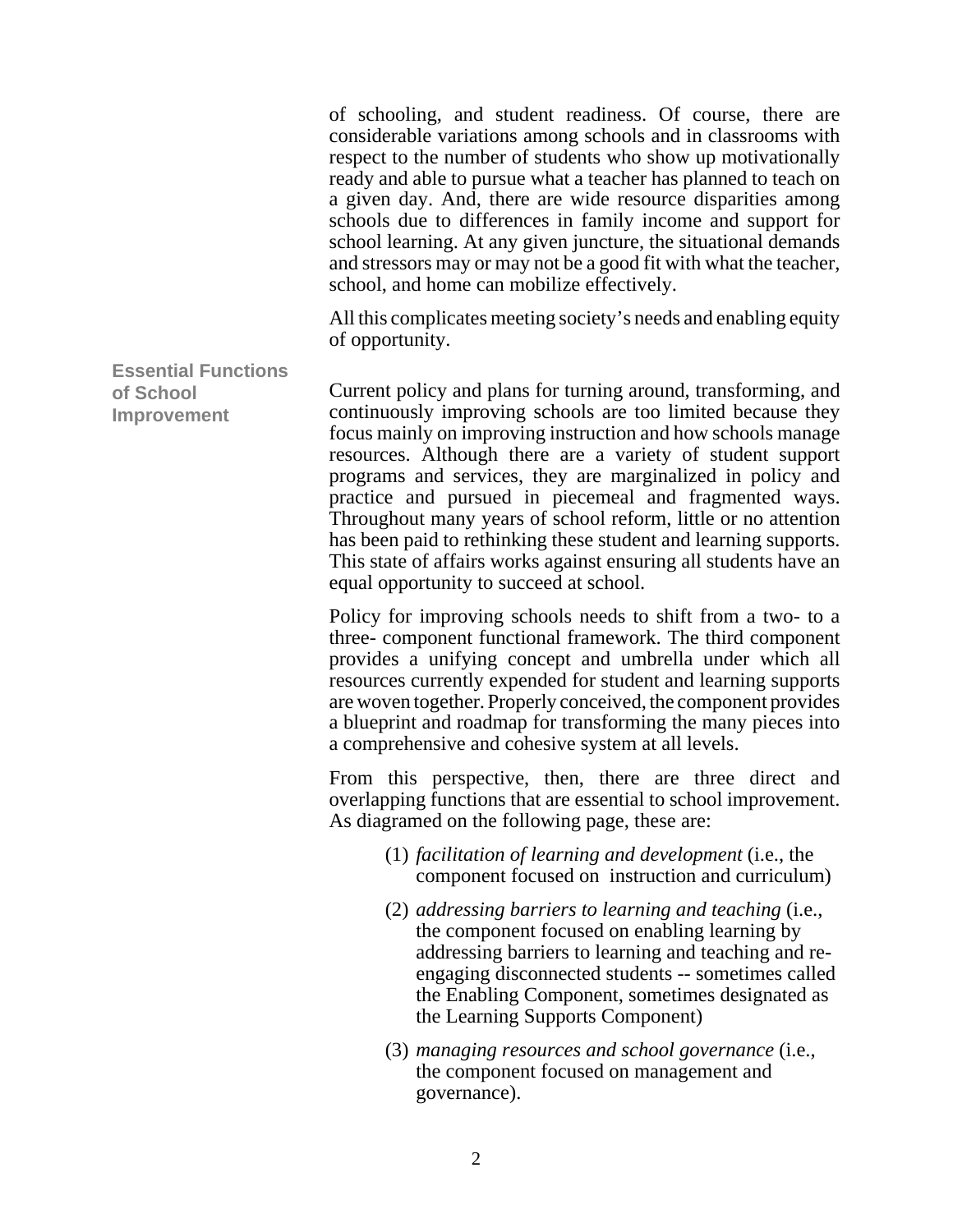

To enable equity of opportunity, school improvement planners must engage available personnel and other resources in ways that treat each of three components as fundamental (i.e., primary and essential). This may seem obvious but the prevailing approach to school improvement has given short shrift to the component focused on addressing barriers to learning. That is, although improvement plans incorporate some recommendations relevant to this component, there is no systemic focus on developing the type of unified and comprehensive system necessary to address the many overlapping barriers to learning and teaching and re-engage disconnected students. For example, sparse attention is given to (a) rethinking and restructuring the work of student and learning support professionals, (b) redeploying existing resources used for student and learning supports, and (c) weaving school and community resources together. As a result, there is little recognition of the role such improvements can play both in helping teachers enhance engagement and re-engagement in classroom learning and in establishing the type of caring climate in classrooms and school-wide that promotes progress and well-being.

These systemic changes are especially essential in schools that desperately need to improve equity of opportunity. And the timing is critical given the lack of balance in cutbacks and because of the inadequacy of prevailing ideas for using whatever resources are left for addressing the many problems undermining student outcomes.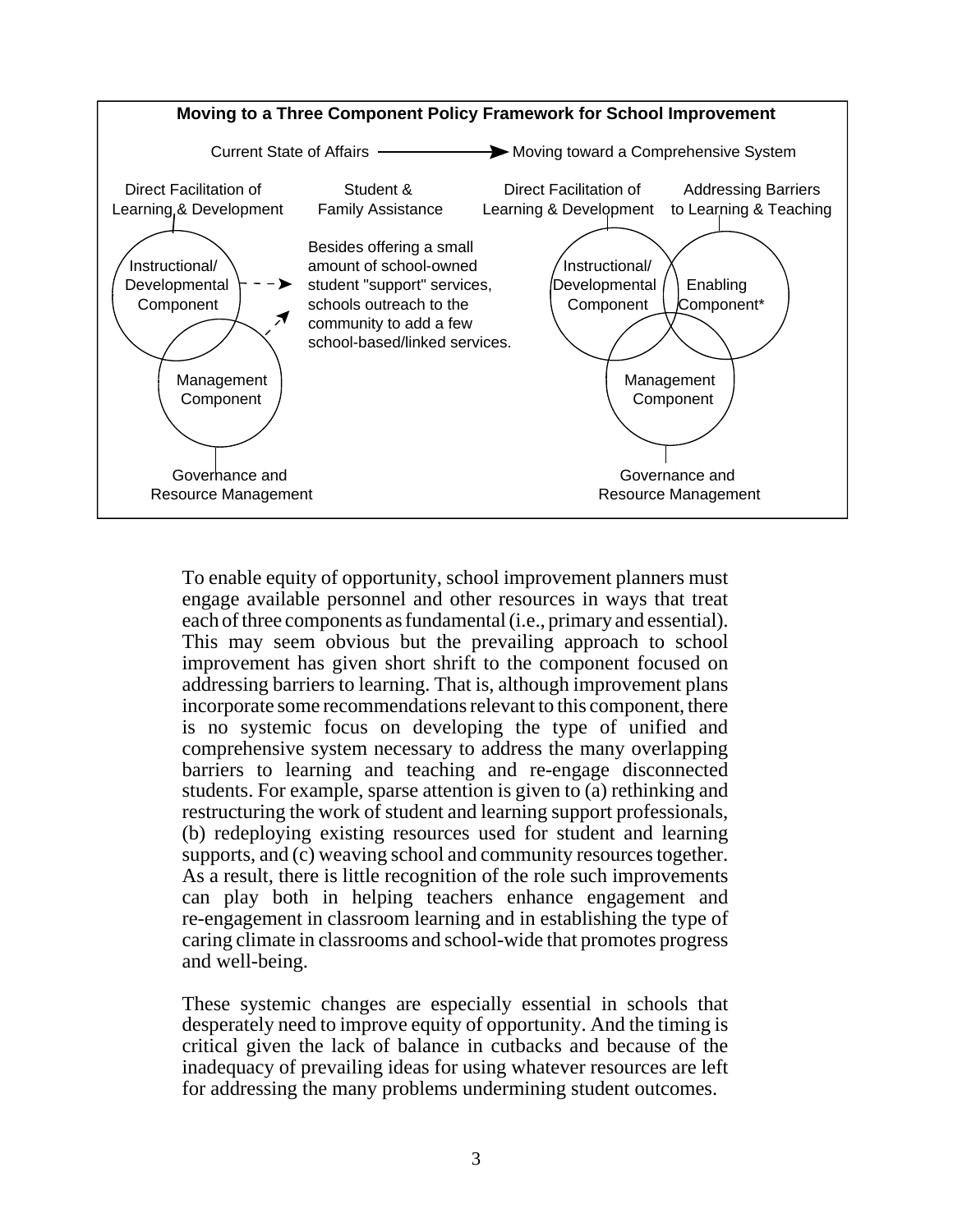# *Much More than Coordination!*

If you think we are simply talking about improving coordination of existing programs, services, and personnel, please delve deeper. While *coordination* certainly is part of the picture, the essence of our focus on transforming student and learning supports involves development of a unified and comprehensive system. This calls for (1) *integrating* existing school resources into an enabling/learning supports component, (2) *integrating* the component fully into school improvement planning, and (3) *integrating* with community resources to fill gaps in the component. With this accomplished, the concern then becomes that of ensuring *coordinated* implementation within and across school and community.

Dictionary definitions help clarify the distinction between coordination and integration:

>"Coordinate: to act in harmonious combination, to work together"

>"Integrate: to bring together or incorporate parts into a whole; to combine into one unified system"

With this distinction in mind, it seems clear that enhancing equity of opportunity for success at school involves much more than coordinating interventions and linking with and collocating agency resources. The critical need is for *integrating* all the resources, people, and programs focused on enabling learning into a unified system to more effectively address barriers and re-engage students to enable school learning. The need is exacerbated by the economic downturn because (1) those student support staff who are not laid off will continue to be asked to help far more students than is feasible, and (2) despite limited and dwindling agency resources, there will be increased emphasis on schools making better connections with whatever limited public services are still available.

Pioneering initiatives are moving to develop a unified and comprehensive enabling/learning supports component as a fundamental function in their school improvement plans These initiatives are pushing *beyond* individual and small group services and ideas such as linking with and collocating agency resources and enhancing coordination. No one denies that such strategies have a place. But the need is for unifying and reconceiving supports and fully integrating them with direct instructional and management efforts to better meet the needs of all students.

**Operationalizing the Enabling/Learning Supports Component**

I

As illustrated in the following Exhibit, the intent of an enabling/learning supports component is to support all students by both addressing interfering factors and reengaging disconnected students. Work related to pioneering initiatives around the country is providing realistic and costeffective guidance for operationalizing the component. The emphasis is on

- rethinking and coalescing existing student and learning support programs, services and personnel in order to develop a unified and comprehensive system<br>• reworking operational infrastructure to weave
- together different funding streams, reduce redundancy, and redeploy available resources at school and from the community.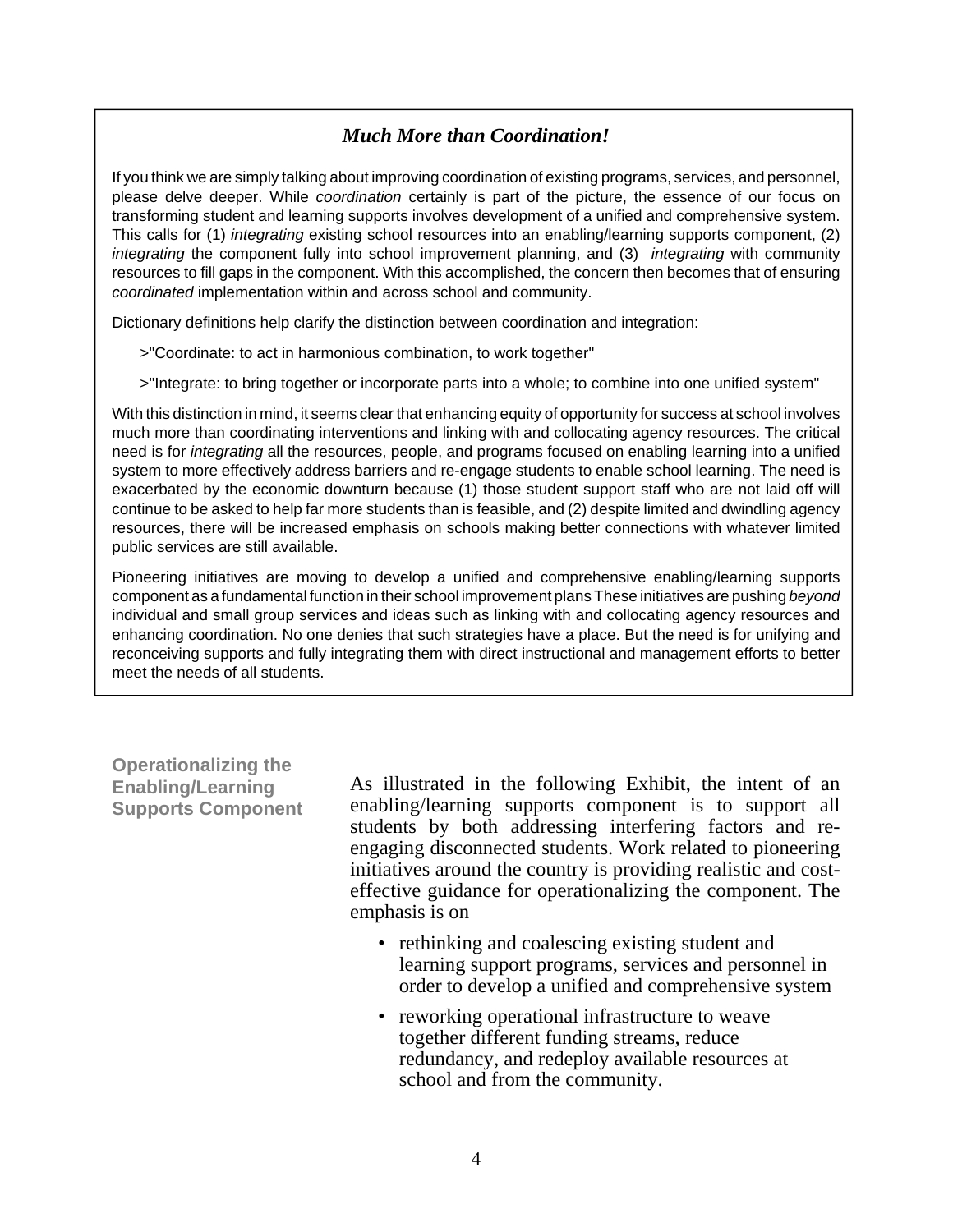

Note: A reciprocal determinist view of behavior recognizes the interplay of environment and person variables with negative environmental conditions exacerbating person factors.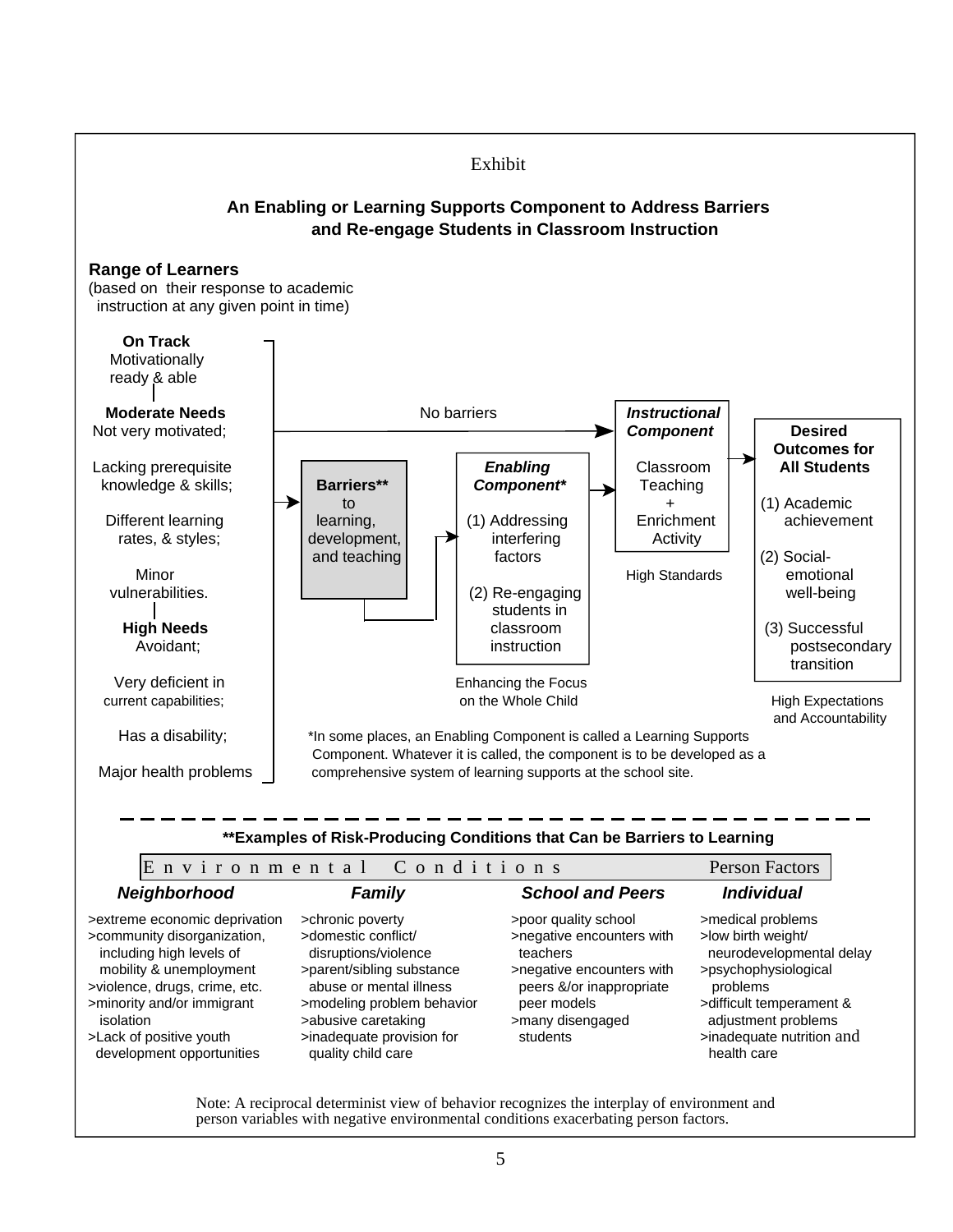Our Center's research and development clarifies that an enabling/learning supports component encompasses a full continuum of interventions and covers a well-defined and delimited set of classroom and schoolwide supports (see resource list). All this is operationalized as a system.

Developing the system entails

- (1) unifying all direct efforts to address factors interfering with learning and teaching at a school
- (2) connecting families of schools (such as feeder patterns) with each other and with a wider range of community resources
- (3) weaving together school, home, and community resources in ways that enhance effectiveness and achieve economies of scale.

Starting points include ensuring the work is fully integrated into school improvement policy and practice, reworking operational infrastructure, setting priorities for system development, and (re)deploying whatever resources are available in keeping with priorities. More specifically, the transformation:

- Reframes current student support programs and services and redeploys the resources to develop a comprehensive, multifaceted, and cohesive system for enabling learning
- Develops both in-classroom and schoolwide approaches that enhance individual student interventions – including interventions to support transitions, increase home and community connections, enhance teachers' ability to respond to common learning and behavior problems, and respond to and prevent crises
- Realigns district, school, and school-community infrastructures to weave resources together in order to enhance and evolve the learning supports system
- Pursues school improvement and systemic change with a high degree of policy commitment to fully integrate supports for learning and teaching with efforts to improve instruction and school management/governance
- Expands accountability systems both to improve databased decision-making and reflect a comprehensive picture of students' and schools' performance that incorporates efforts to address barriers to learning and teaching.

**Needed: a system that includes a full continuum of interventions and a well-defined and delimited set of classroom and schoolwide supports**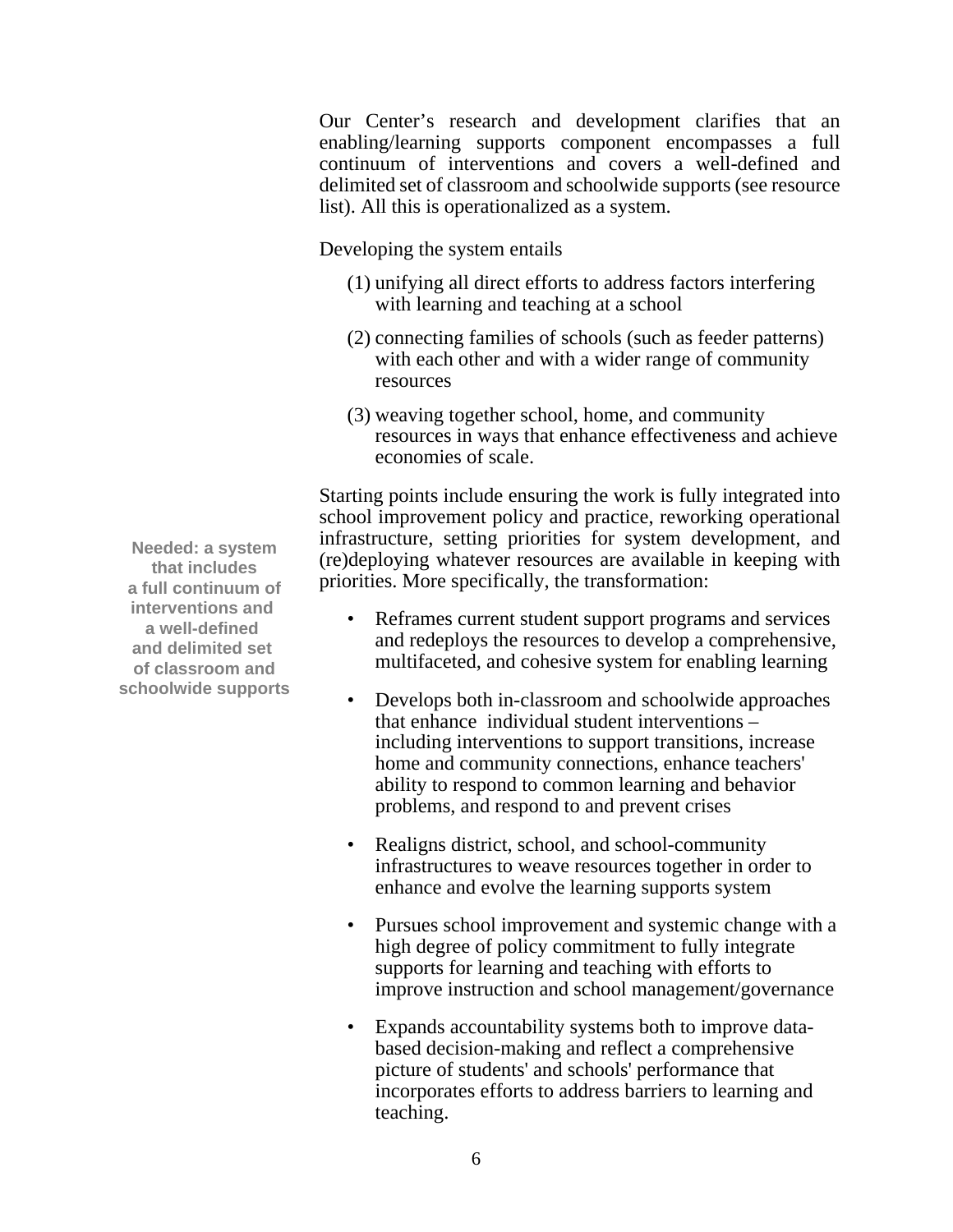Our Center has delineated a set of seven basic steps for how to proceed in developing a unified and comprehensive system of student and learning supports. See:

*Establishing a comprehensive system of learning supports at a school: Seven steps for principals and their staff* <http://smhp.psych.ucla.edu/pdfdocs/7steps.pdf>

The steps include specific ways to mobilize school stakeholder commitment and how to organize staff to rethink, design, and implement the changes over the next few years as an essential and integrated component of school improvement.

# **Concluding Comments**

External and internal barriers to learning pose some of the most pervasive and entrenched challenges to educators across the country, particularly in chronically low performing schools. Failure to directly address these barriers ensures that (a) too many children and youth will continue to struggle in school, (b) teachers will continue to divert precious instructional time to dealing with behavior and other problems that can interfere with classroom engagement for all students, and (c) there will be a continuing trend to over-refer many common learning and behavior problems for specialized services.

As Congress considers reauthorizing the Elementary and Secondary Education Act (ESEA), it is time and it is essential to include a unifying and comprehensive focus on addressing barriers to learning and re-engaging disconnected students.

At the state and regional levels, it is time and it is essential for education agencies to reorganize student and learning supports into a cohesive unit and provide guidance and capacity building support for districts to build a comprehensive, multifaceted, and integrated system of learning supports.

At the district and school level, it is time and it is essential to go beyond thinking in terms of providing traditional services, linking with and collocating agency resources, and enhancing coordination. These all have a place, but they do not address how to unify and reconceive ways to better meet the needs of the many, rather than just providing traditional services to a relatively few students.

## *It is time and it is essential to fundamentally rethink student and learning supports.*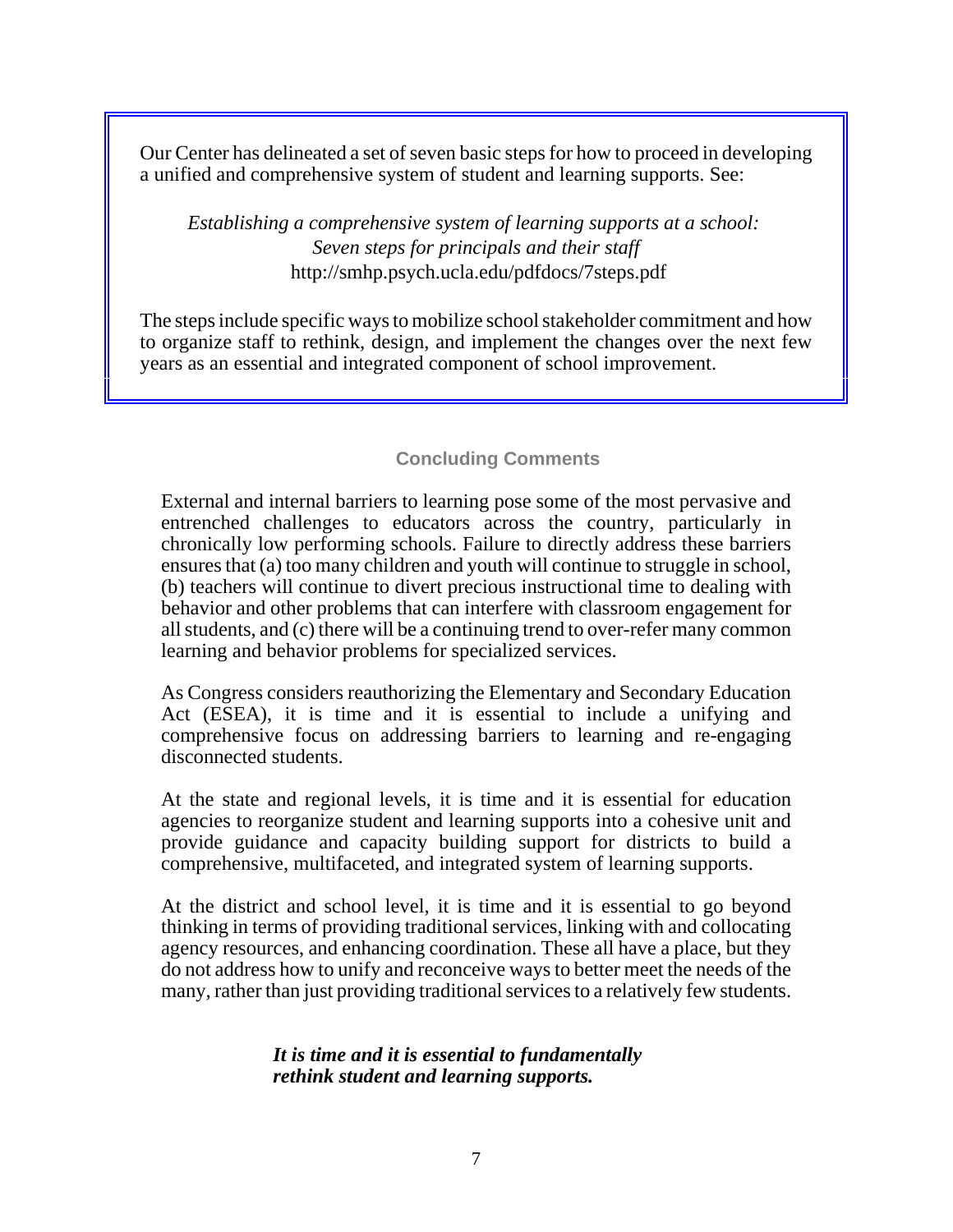# **Appendix A**

# *Pioneering Initiatives are Underway!*

In motion across the country are trailblazing initiatives by state education agencies and school districts (e.g., in Louisiana, Iowa, Georgia, Florida, Arizona – see [http://smhp.psych.ucla.edu/summit2002/trailblazing.htm \).](http://smhp.psych.ucla.edu/summit2002/trailblazing.htm) 

For example:

- Over the past two years, Louisiana's Department of Education has developed its design for a *Comprehensive Learning Supports System* and has begun district-level work. The design has been shared widely throughout the state; positions for Regional Learning Supports Facilitators have been created; and implementation is underway with first adopters ([http://www.louisianaschools.net/lde/uploads/15044.pdf \).](http://www.louisianaschools.net/lde/uploads/15044.pdf)
- A nationwide initiative by the American Association of School Administrators (AASA) in collaboration with our center at UCLA and Scholastic aims at expanding leaders' knowledge, capacity, and implementation of a comprehensive system of learning supports ([http://www.aasa.org/content.aspx?id=7264 \).](http://www.aasa.org/content.aspx?id=7264)
- In the Tucson Unified School District, the process of unifying student and learning supports into a comprehensive system has begun with the employment of a cadre of Learning Supports Coordinators to help with the transformation at each school [\(http://www.tusd.k12.az.us/contents/depart/learningsupport\\_es/index.asp](http://www.tusd.k12.az.us/contents/depart/learningsupport_es/index.asp) [http://s](http://www.tusd.k12.az.us/contents/depart/learningsupport_es/index.asp)[mhp.psych.ucla.edu/pdfdocs/wheresithappening/tusdbrochure.pdf \).](http://smhp.psych.ucla.edu/pdfdocs/wheresithappening/tusdbrochure.pdf)

Such pioneers are moving forward to better balance cut-backs across all three components and to use remaining resources in ways that begin system building for the future.

### SEE THE BROCHURES & PAMPHLETS

- > Hawaii Comprehensive Student Support System (CSSS)<br>http://doe.k12.hi.us/programs/csss/csss\_pamphlet.pdf
- $\ge$  Louisiana Overview of the state's Comprehensive Learning Supports System <http://smhp.psych.ucla.edu/summit2002/lalearningsupport.pd>> Ohio - Student Success: A Comprehensive System of Learning Supports
- <http://education.ohio.gov/GD/DocumentManagement/DocumentDownload.aspx?DocumentID=54970>
- > Tucson Unified School District Learning Supports System <http://smhp.psych.ucla.edu/pdfdocs/wheresithappening/tusdbrochure.pdf>
- > Indian River County Public School District (FL) Learning Supports Collaborative <http://smhp.psych.ucla.edu/aasa/irlsc.pdf>

- REVIEW THE MAJOR DESIGN DOCUMENTS<br>> Louisiana Department of Education <http://www.louisianaschools.net/lde/uploads/15044.pdf>
	- > Iowa Department of Education [http://educateiowa.gov/index.php?option=com\\_docman&task=doc\\_download&gid=2588](http://educateiowa.gov/index.php?option=com_docman&task=doc_download&gid=2588)
	- > Gainesville City Schools <http://smhp.psych.ucla.edu/aasa/aasagainesville.pdf>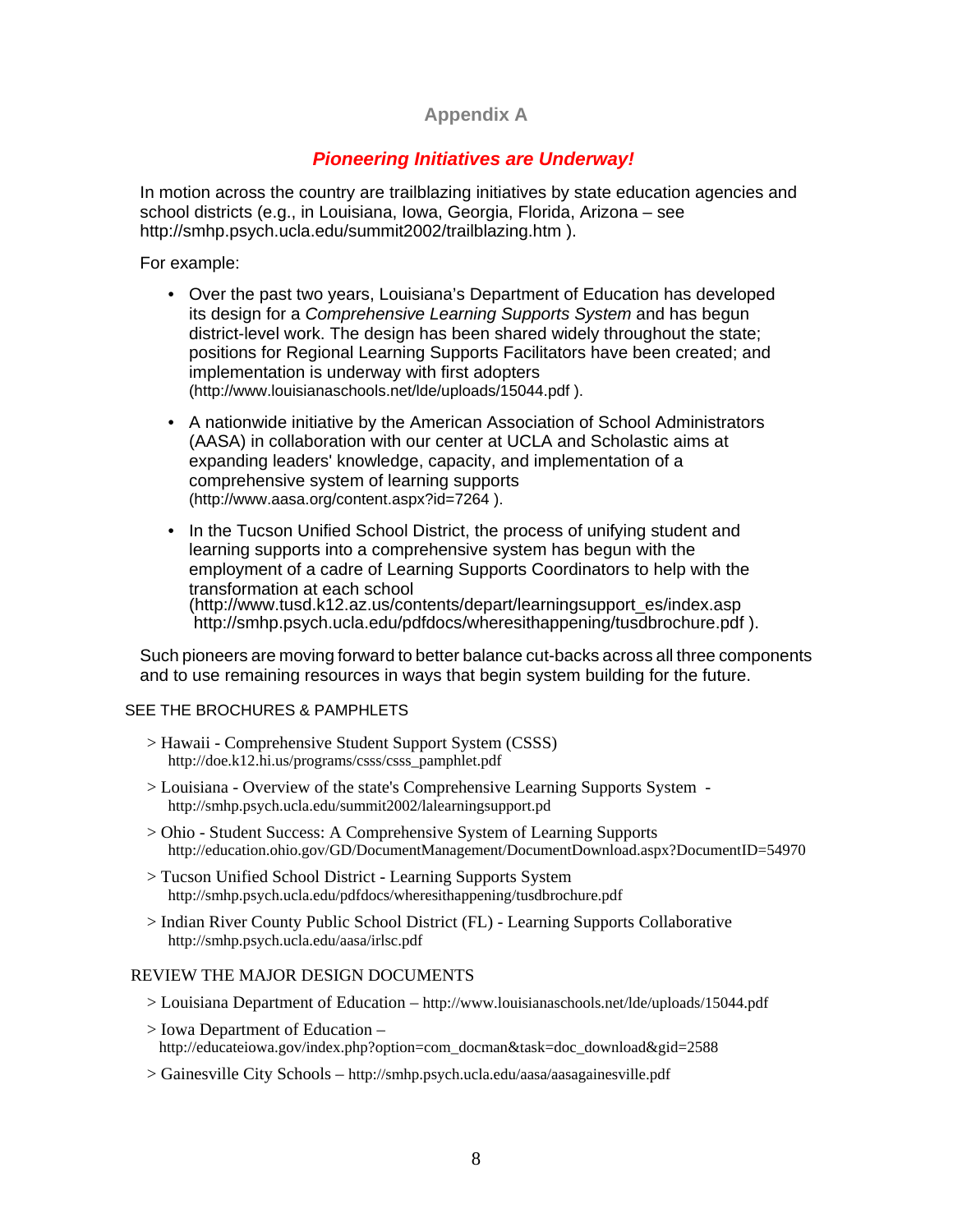## *Center Resources*

### **One Hour Introductory Webinar**

Our Center developed this introduction in collaboration with the American Association of School Administrators and Scholastic. It is entitled: *Strengthening School Improvement: Developing a Comprehensive System of Learning Supports to Address Barriers to Learning and Teaching.*  [https://scholastic.webex.com/scholastic/lsr.php?AT=pb&SP=TC&rID=48915112&rKey=09f14db0881f5](https://scholastic.webex.com/scholastic/lsr.php?AT=pb&SP=TC&rID=48915112&rKey=09f14db0881f5159&act=pb) 159&act=pb

### **Online Leadership Institute**

If the presentation whets your appetite, you and your colleagues can go into greater depth on the various topics by accessing the online Leadership Institute modules we developed in collaboration with Scholastic's Rebuilding for Learning initiative as aids in planning and system building for better addressing barriers to learning and teaching and re-engaging disconnected students. These webinar sessions are online at - <http://rebuildingforlearning.scholastic.com/>

The six module online institute currently includes discussion of: Ĩ

- I. Why new directions for student and learning supports is an imperative for school
- improvement.<br>II Framing a comprehensive intervention system to address barriers to learning and
- teaching and re-engage disconnected students. II Reworking school and district operational infrastructure and policy to effectively build
- such a system.<br>IV Expanding professional development related to engagement and re-engagement to include an enhanced understanding of intrinsic motivation. V. School transformation in terms of systemic change phases and tasks.
	-
- II Planning and strategically pursuing implementation of a Comprehensive System of Learning Supports as an integrated part of school improvement.

### **Books**

Adelman, H.S., & Taylor, L. (2006a). *The implementation guide to student learning supports in the classroom and schoolwide: New directions for addressing barriers to learning*. Thousand Oaks, CA: Corwin Press.

Adelman, H.S., & Taylor, L. (2006b). *The school leader's guide to student learning supports: New directions for addressing barriers to learning.* Thousand Oaks, CA: Corwin Press.

### **Handbook**

Adelman, H.S., & Taylor, L. (2008). *Rebuilding for learning: Addressing Barriers to learning and teaching, and re-engaging students.* NY: Scholastic, Inc. <http://smhp.psych.ucla.edu/rebuild/RebuidlingV11RD28.pdf>

### **Center Documents Online**

- *Toward next steps in school improvement: Addressing barriers to learning and teaching*. [http://smhp.psych.ucla.edu/pdfdocs/systemic/towardnextstep.pdf .](http://smhp.psych.ucla.edu/pdfdocs/systemic/towardnextstep.pdf)
- *Frameworks for systemic transformation of student and learning supports*. <http://smhp.psych.ucla.edu/pdfdocs/systemic/frameworksforsystemictransformation.pdf>
- *Funding stream integration to promote development and sustainability of a comprehensive system of learning supports.* <http://smhp.psych.ucla.edu/pdfdocs/fundingstream.pdf>
- *Improving Outcomes for Students and Schools Requires a Comprehensive System of Learning Supports*. <http://smhp.psych.ucla.edu/pdfdocs/improvingoutcomes.pdf>